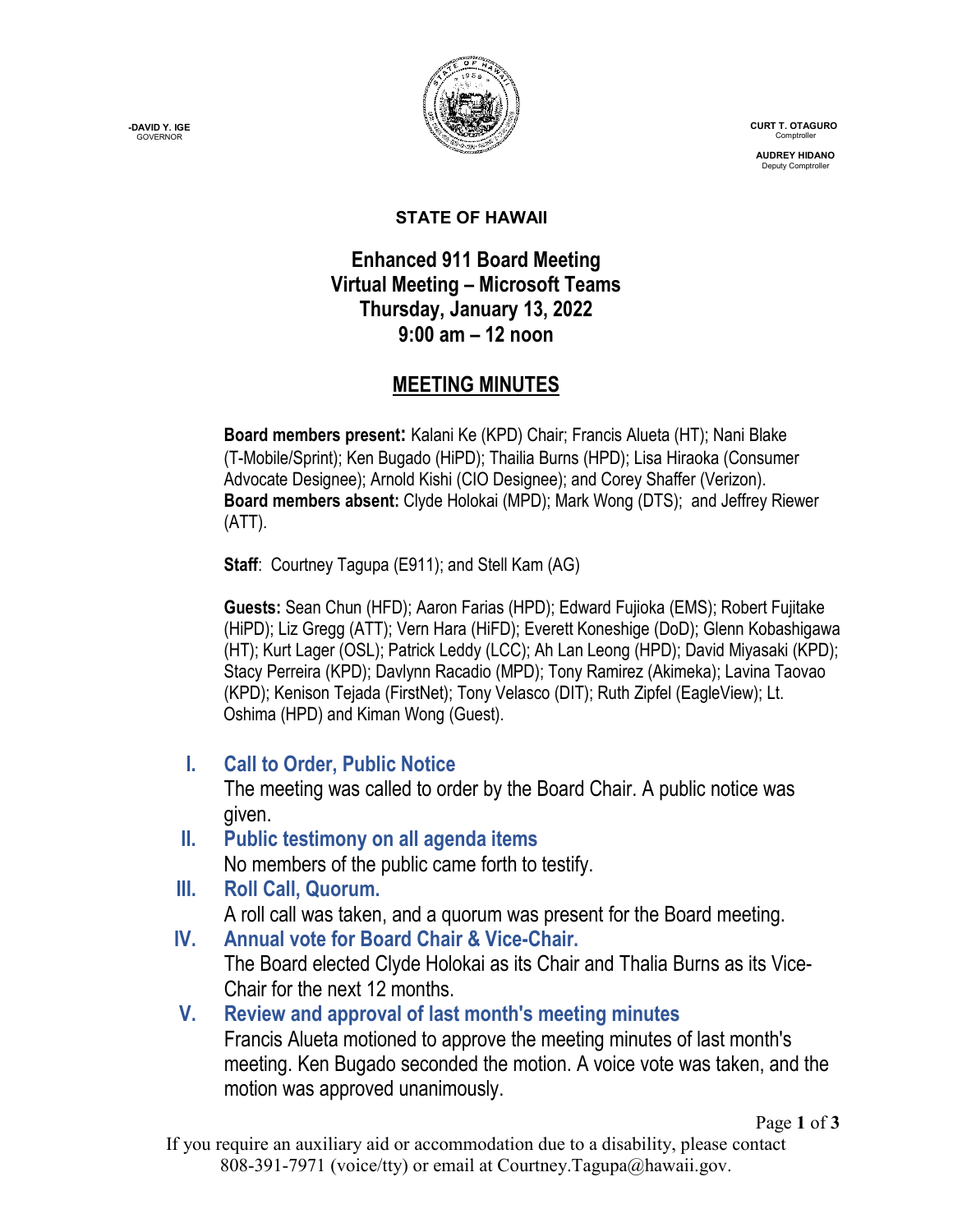## **VI. Committee Updates by Committee Chairs**

- a. Communications Committee Davlynn Racadio
	- i. Nothing Further to report.
- b. Technical Committee Thalia Burns
	- i. Educational Investigative Committee update Jeffrey Riewer There was nothing further to report.
	- ii. Advisory Committee- Everett Kaneshige Everett Koneshige stated that it is the recommendation of the committee to postpone any meeting with the legislature until we have a plan that is Board approved. Stella Kam noted that there was no need for the Board to take formal action.

As far as the report from DHRD, the committee will report back to the Board next week. So there is no formal action on this item.

- c. Finance Committee TBD
	- i. Nothing further to report.

## **VII. PSAP Status Updates**

- a. Kauai PSAP Kalani Ke There was further to report.
- b. Oahu HPD Aaron Farias There was nothing further to report.
- c. Oahu HFD Shawn Kuratani There was nothing further to report
- d. Oahu EMS Edward Fujioka Chief Fujioka discussed the unexplained spike in phone calls that could not be cleared until 6 hours later.
- e. Molokai Clyde Holokai There was nothing further to report.
- f. Maui PD Davlynn Racadio There was nothing further to report.
- g. Hawaii PD Kenneth Bugado, Jr. There was nothing further to report.
- h. Hawaii FD Vern Hara There was nothing further to report.

#### **VIII. Executive Director's Report**

- i. WAM-GVO/FIN Briefing Both WAM and FIN Committees reviewed the budgets under DAGS. As far as the E911 Board, no questions were asked by the legislature since E911 continues to be self-sufficient and requested no additional funding from the legislature.
- ii. The Governor extended the postponement of the required physical location indefinitely due to ongoing pandemic concerns.
- iii. 911 Board member vacancies.
	- 1. There were three board members who left the Board as a result of their term expiration or retirement. Those individuals are Mark Wong, Kiman Wong and John Jakubczak. Replacements have been chosen but unannounced for DIT and MPD. However, Charter has yet to name a replacement at this time.
- **IX. Items for Discussion, Consideration, and Action**

Page **2** of **3**

If you require an auxiliary aid or accommodation due to a disability, please contact 808-391-7971 (voice/tty) or email at Courtney.Tagupa@hawaii.gov.